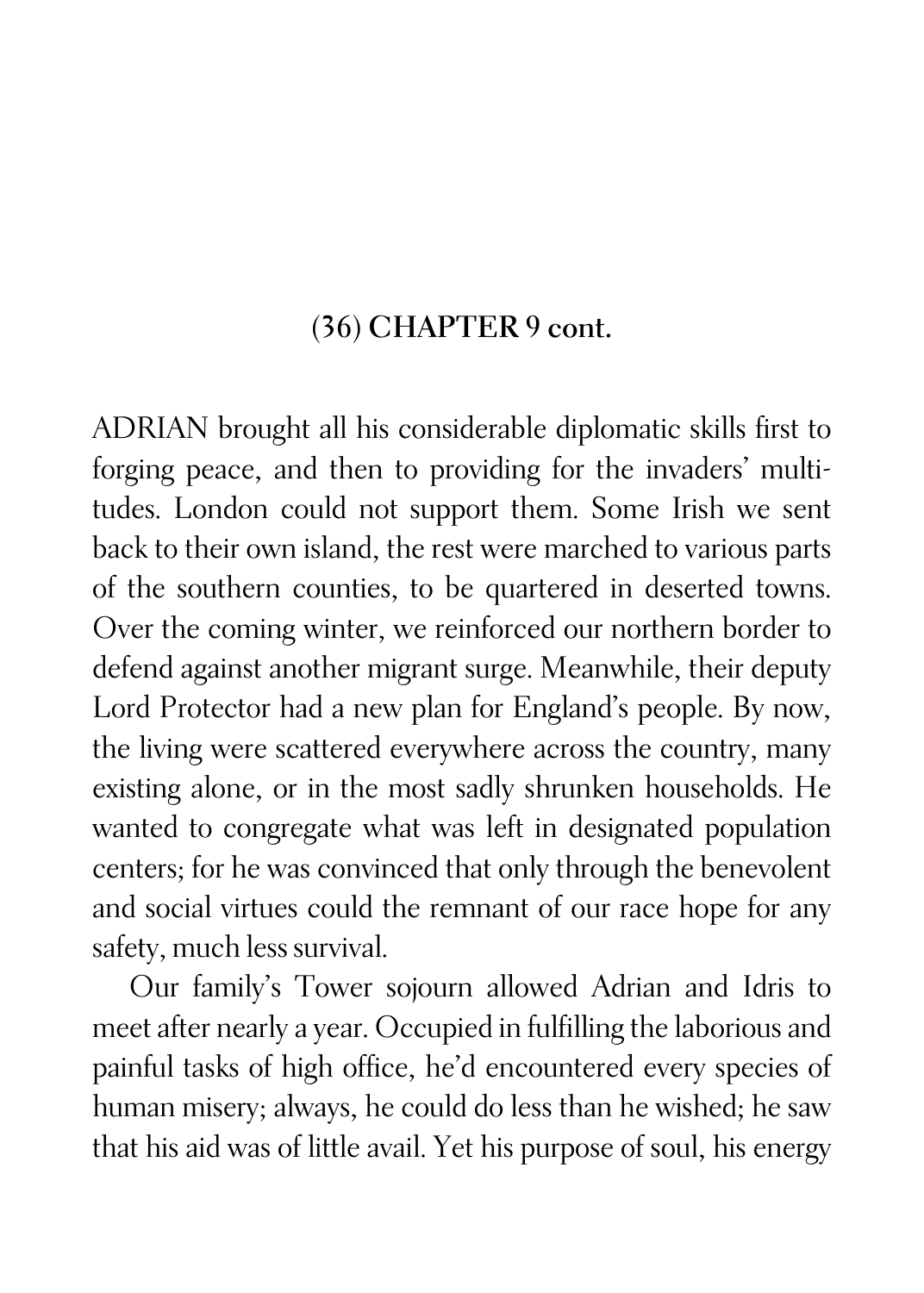and ardent resolution, shielded the brother from sorrow; the very excess of his sensitivity made him that much more capable a pilot for a storm-tossed land; while the potency of his virtue endowed him with health and strength. His sister hardly recognized the fragile being, whose form it seemed a summer breeze could bend, in the energetic man before her. He appeared born again.

It was different with Idris. Though never complaining, she wept involuntarily. She'd grown thin and pale, her voice was broken and low. Fear possessed her heart. Just as she strove always to hide this fear from me, Idris tried to throw a veil over the change which she knew her beloved brother must observe in her. At last, in a burst of irrepressible grief as they sat alone, she gave vent to her apprehensions and sorrow. I already knew what she must have said when, much later, Adrian told me—I knew it all. The ceaseless, insatiable, corrosive care, a sleepless expectation of evil that gnawed her soul like the vulture did Prometheus; under the influence of this eternal plague-induced excitement, and of the interminable struggles she endured to combat and conceal its effects on her, she felt herself being consumed by her own over-accelerated metabolism. Sleep wasn't sleep, when nightmare trampled the frail control she kept upon waking thoughts evermore transformed into restdestroying terrors. Worst of all, her state permitted no hope of improvement, no natural alleviation, unless the grave should quickly receive its destined prey, and she be permitted to die, before she experienced a thousand living deaths in the loss of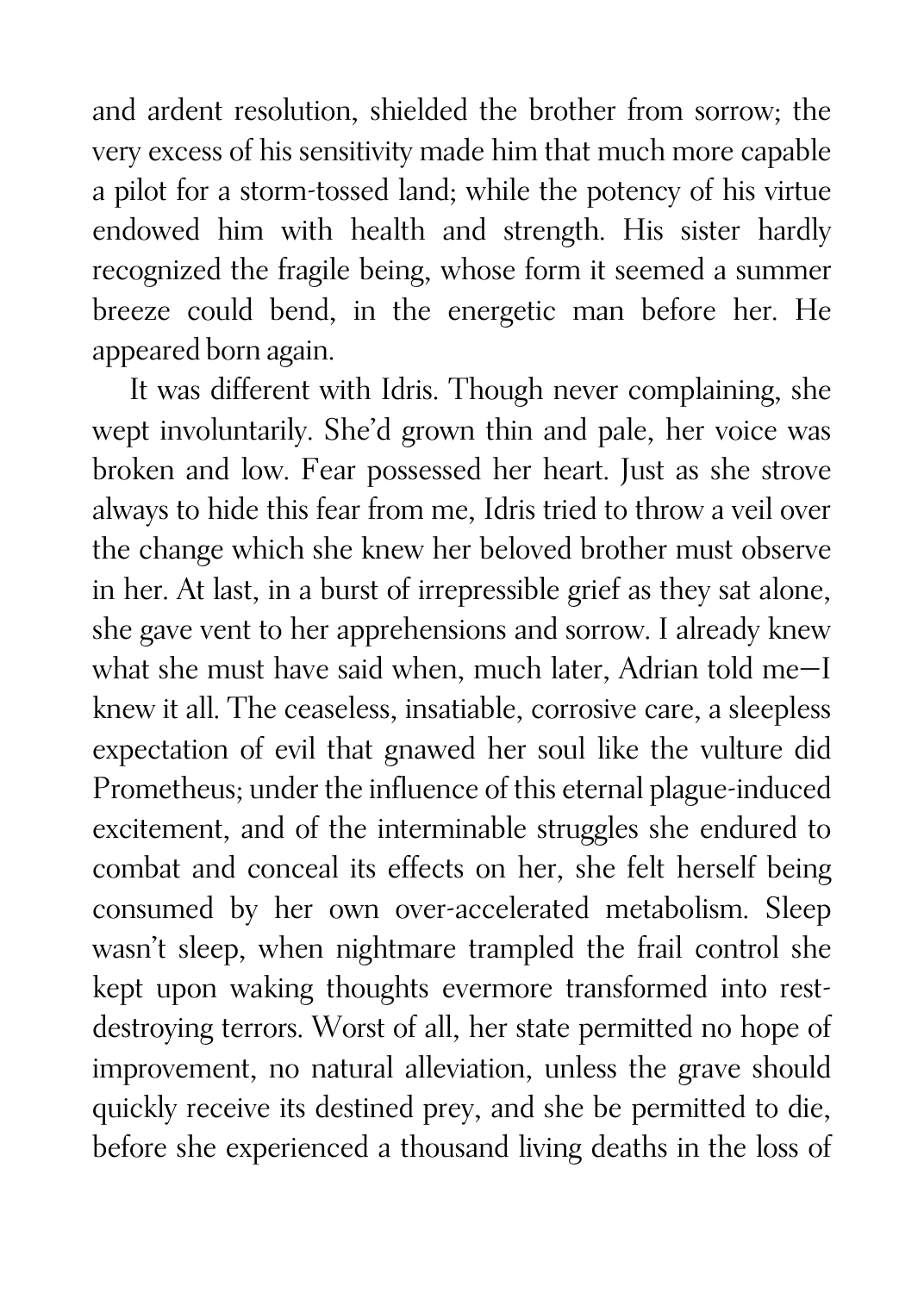those she loved.

Being in London added to her disquiet, certainly. The plague's ravages were far more visible there than back at home. Great swathes of the city seemed to have returned almost to nature, with streets so grass-grown they looked like thick, frozen lawns. On every side were boarded-up houses, parks overrun with weeds, empty storefronts, lonely intersections. The busiest parts of town felt the most silent and vacant, especially now that all idea of coming to London for pleasure had passed away, along with all London's nightlife. Yet in the midst of desolation, Adrian had preserved order and the law. Secular institutions thus survived certain divine ones—for while a Covenant to preserve our species was broken, human property continued sacred. A melancholy state of things; and though crime rates were kept low, the situation struck the heart as a wretched mockery that Idris felt in full.

She and I had been trying to track down the unworldly Merrival, whose frequent visits to us at Windsor had stopped abruptly; we'd had no word of him, and at this time when no more than a hairsbreadth divided the living from the dead, we'd naturally feared that our friend had become another unrecorded statistic. Being now in London, we'd called at his house, to offer any help we could to his surviving family, but no Merrivals at all remained in residence. The place had been used to quarter Irish migrants since after the quelled invasion; we saw expensive astronomical instruments set up as laundry racks, and a celestial chart, dense with abstruse calculations, papering a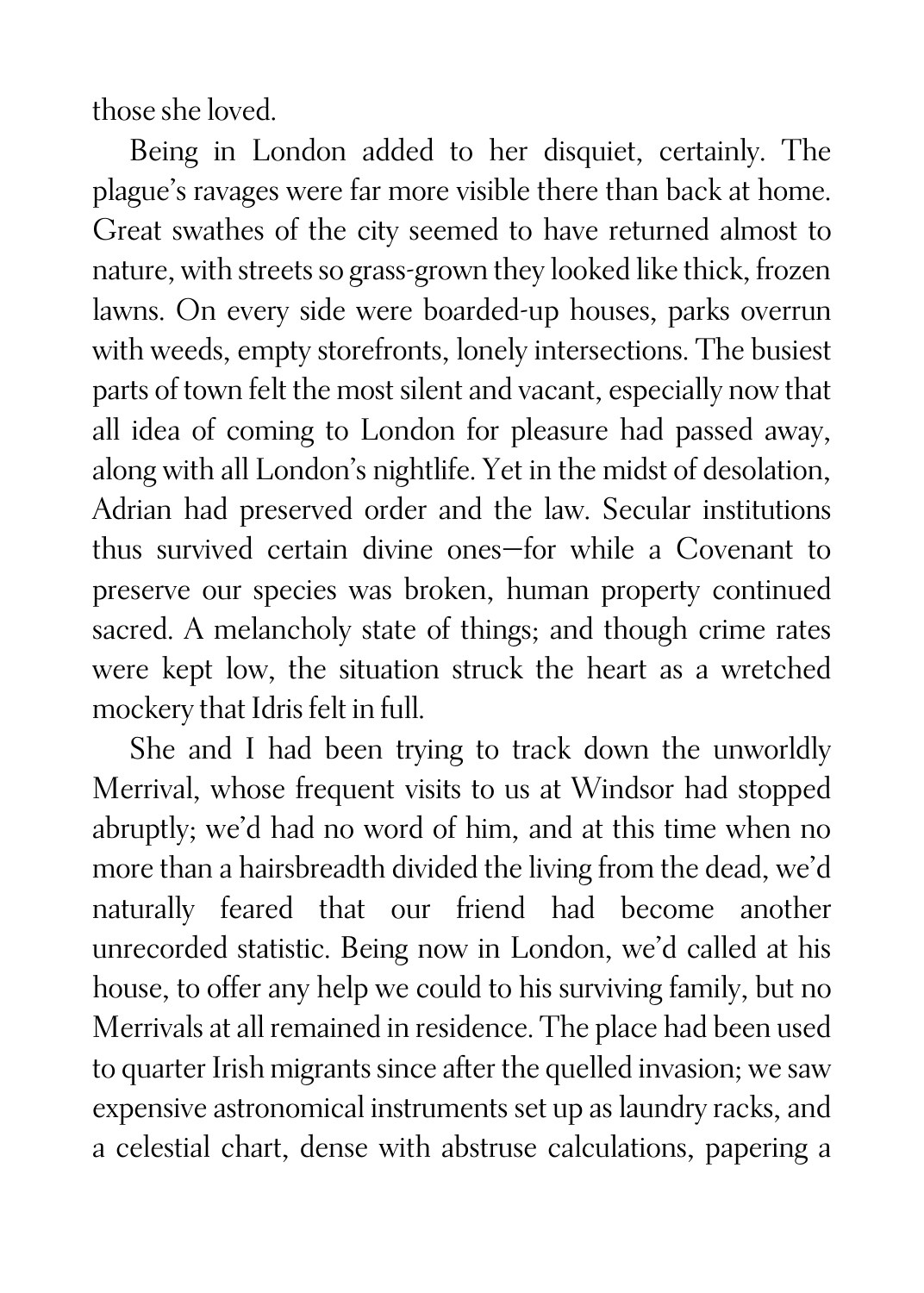broken windowpane. The neighbors were uninformative, but from a passing clinic nurse we learned that plague had taken the whole family, except for Merrival himself, who'd "lost his mind," she said, and lived on the streets these days.

It seemed no inquiry could bring us closer to his whereabouts. I encountered him almost by chance. I'd gone to find out whether he'd been spotted near his old home, as the nurse had said he sometimes was. The November afternoon darkened early on my ride there, and I reached Merrival's address amid pattering rain and melancholy wind. Just then, I saw him—or rather his semblance, attenuated and wild—pass me, and sit down on the front doorstep. Wind battered at the grey locks on his temples, the rain drenched his uncovered head, he sat hiding his face in his withered hands. I pressed his shoulder to get his attention, but he didn't move. "Merrival," I said. "Merrival, it's been a long time since we've seen you—here, come with me—Lady Idris wants very much to see you—you won't refuse a request from her, will you? Come—come along with me. We'll bring you home to Windsor with us."

He answered in a hollow voice, "Bring me home? Why deceive a helpless old man, why talk hypocritically to someone half-crazed? Windsor is not my home. I've found my true home, the home that our so-called Creator has prepared for me. But do not tempt me to speak! My words would terrify you." I was amazed at the bitter scorn in his tone as he continued: "For in a universe of cowards, I alone dare use my mind to think—among the graveyards—among the victims of a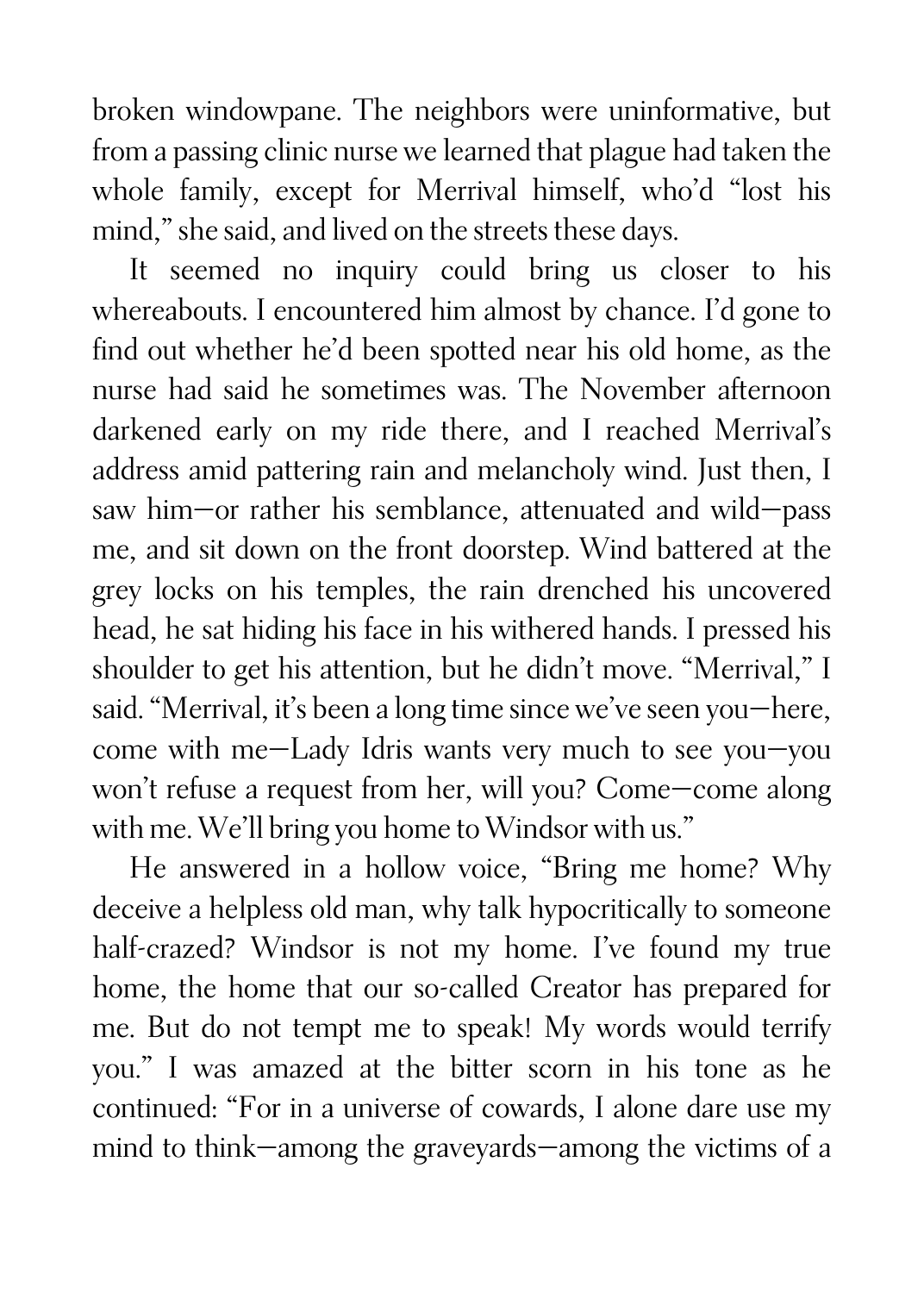merciless tyranny, I dare reproach the Supreme Evil. How can He punish me? Let Him bare his arm and transfix me with lightning, like a real god." And the old man laughed. Then he rose to his feet, and I followed him through the rain.

A lost mind, the nurse had called it; yet in reality, poor Merrival was possessed only by the delirium of excessive grief. This very old man, accustomed to looking at prospects of mathematically sound, million-year futures—this visionary who'd overlooked starvation in the wasted forms of his wife and children, and never seen the horrible sights and sounds that surrounded him in plague-time, insensible to any care for selfpreservation—this astronomer, apparently dead to life on earth, and existing only in the motion of the spheres—after all, he loved his family. It wasn't just that his absence of mind and almost infantile naïveté made him utterly dependent on them; nor that through long habit, they'd become a vital part of himself; his affection for them was undemonstrative, even unapparent, but intense. It wasn't till one of them died that he perceived their danger; one by one the rest were carried off by pestilence; and finally his wife, his helpmate and supporter, more necessary to him than his own body, the kind companion whose voice always spoke peace to him, closed her eyes in death. Merrival felt the system of universal nature which he had so long studied and adored, shift and slide from underneath his feet, and he stood among the dead, and lifted his voice in curses; harrowing maledictions, bloody with an old man's broken-heartedness, that even a trained professional had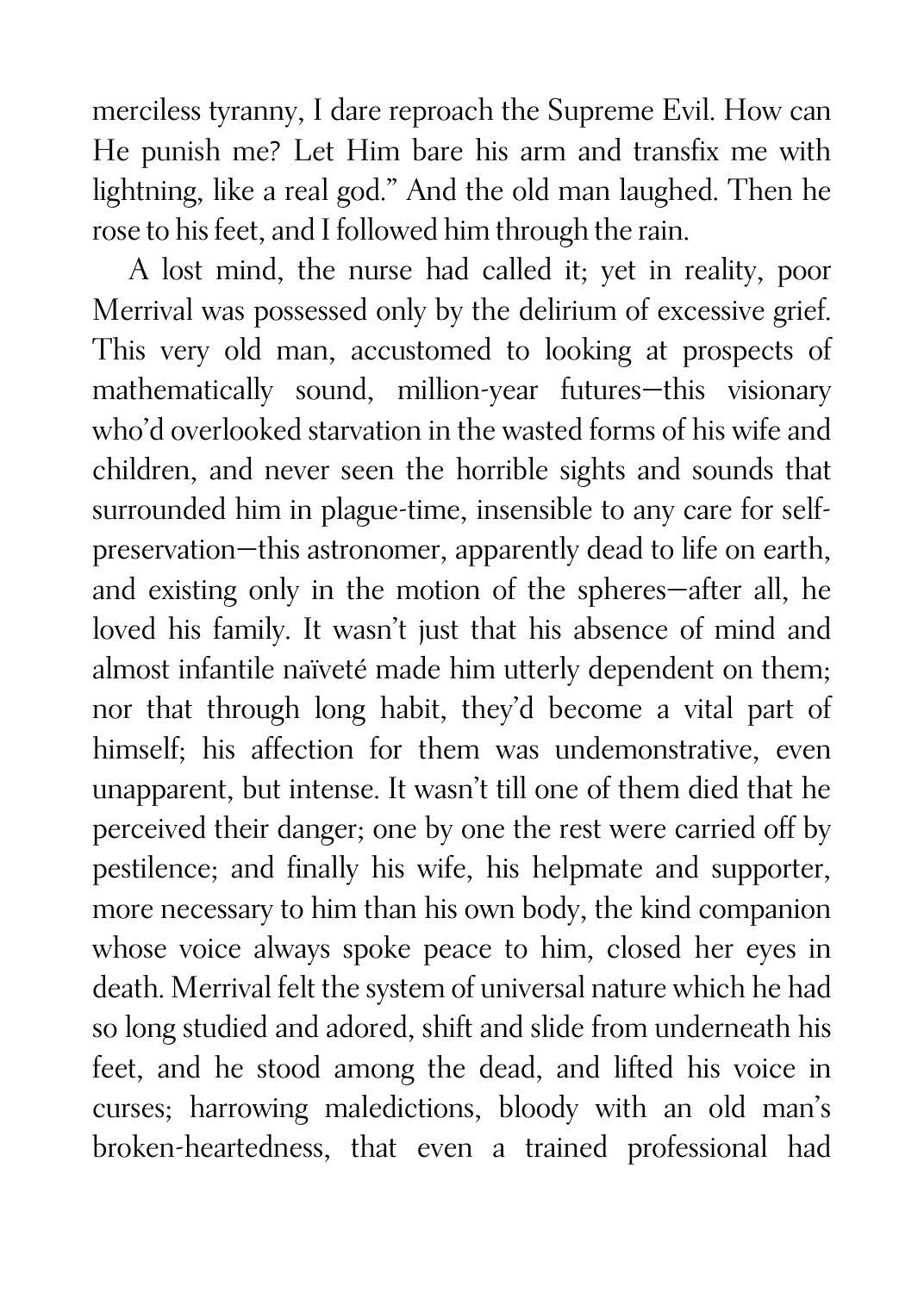misinterpreted as frenzy.

We came to a churchyard. Not far from the gate, he threw himself on the wet earth. "Here they are," he cried, "beautiful creatures—breathing, speaking, loving creatures. She who by day and night cherished the worn-out lover of her youth—they, parts of my flesh, my children—here they are: call them, scream their names all night long; they won't answer!" He clung to the little heaps that marked the graves. "I ask but one thing, Verney. I do not fear His hell, for I have it here; I do not desire His heaven—no! Only let me die and be laid beside them; let me but only, when I lie dead, feel my flesh as it molders, mingle with theirs. Promise!" He raised himself painfully, and seized my arm. "Promise to bury me with them."

I promised readily, but added, "On one condition: return with us to Windsor."

"To Windsor!" he shrieked. "Never! From this place I'll never go. My bones, my flesh, I myself, are already buried here, and what you see of me is nothing but corrupted clay." He stroked the mud that covered him. "I will lie here, and cling here, till rain and winter ruin and dissolve me-I will be made one in substance with them below."

In a few words I must conclude this tragedy. Though Idris, her brother and I undertook to watch over him, our sadder task was soon fulfilled; age, grief, exposure to the worsening elements, all united to hush Merrival's sorrows, and bring repose to a heart whose beats were agony. He died embracing the sod that would be piled above his breast, when he was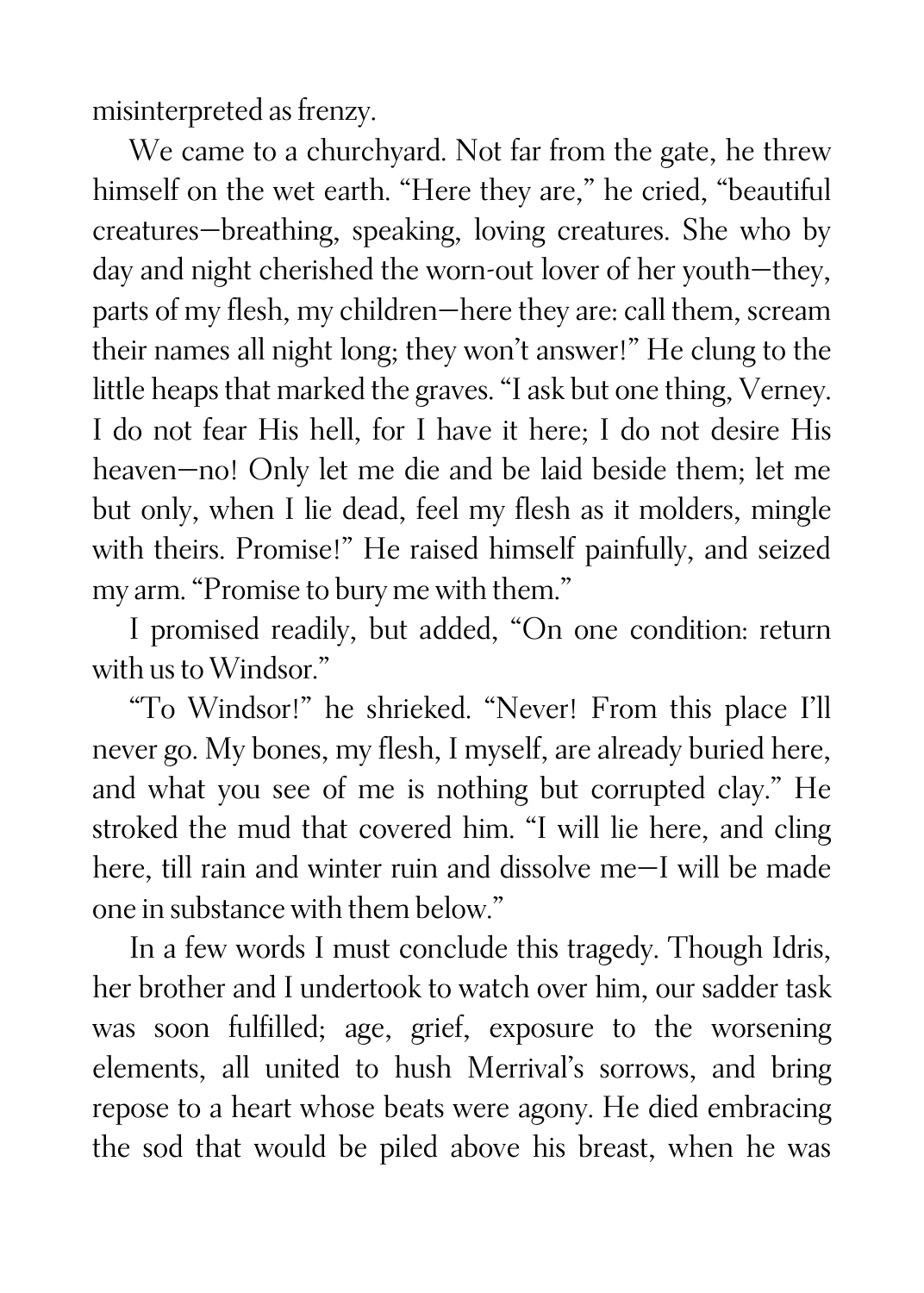placed among the beings whom he regretted with such wild despair.

Sorrier than ever to be in London after this event, Idris insisted we return home. She had the children's safety in mind as well, she said. In a carriage Adrian supplied, we left for Windsor a day or two later. It was a melancholy thing to go back to this place so dear to our hearts, a scene of such uncommon former happiness, to be on the spot to mark the extinction of our species. Deep, ineradicable footsteps of disease could be traced everywhere across the cherished landscape. Its soil fertile as ever; yet agricultural conditions had so far changed, that there'd been no late plantings: too few hands to sow the seeds. The time for such autumnal labors was now gone, and winter had set in with sudden and unusual severity. A cycle of frosts and thaws ended in floods; many roads were already impassable before the first heavy snowfalls of December. The horse team powered us through an arctic scenery. House roofs peeped from white massy cloaks; broken-windowed vacation cottages and stately mansions, equally deserted, no pathways shoveled to their doors. I thought of Adrian's parting words; we'd been talking about what was to come in 2096. He predicted, "Next summer will decide the fate of the human race. I won't stop doing everything I can until then; but if plague comes back, the fight must end, so we can begin choosing our graves."

Our little town of Windsor, in which many survivors from the neighboring counties were already assembled, wore a sad appearance. Its streets were blocked up with snow, and the few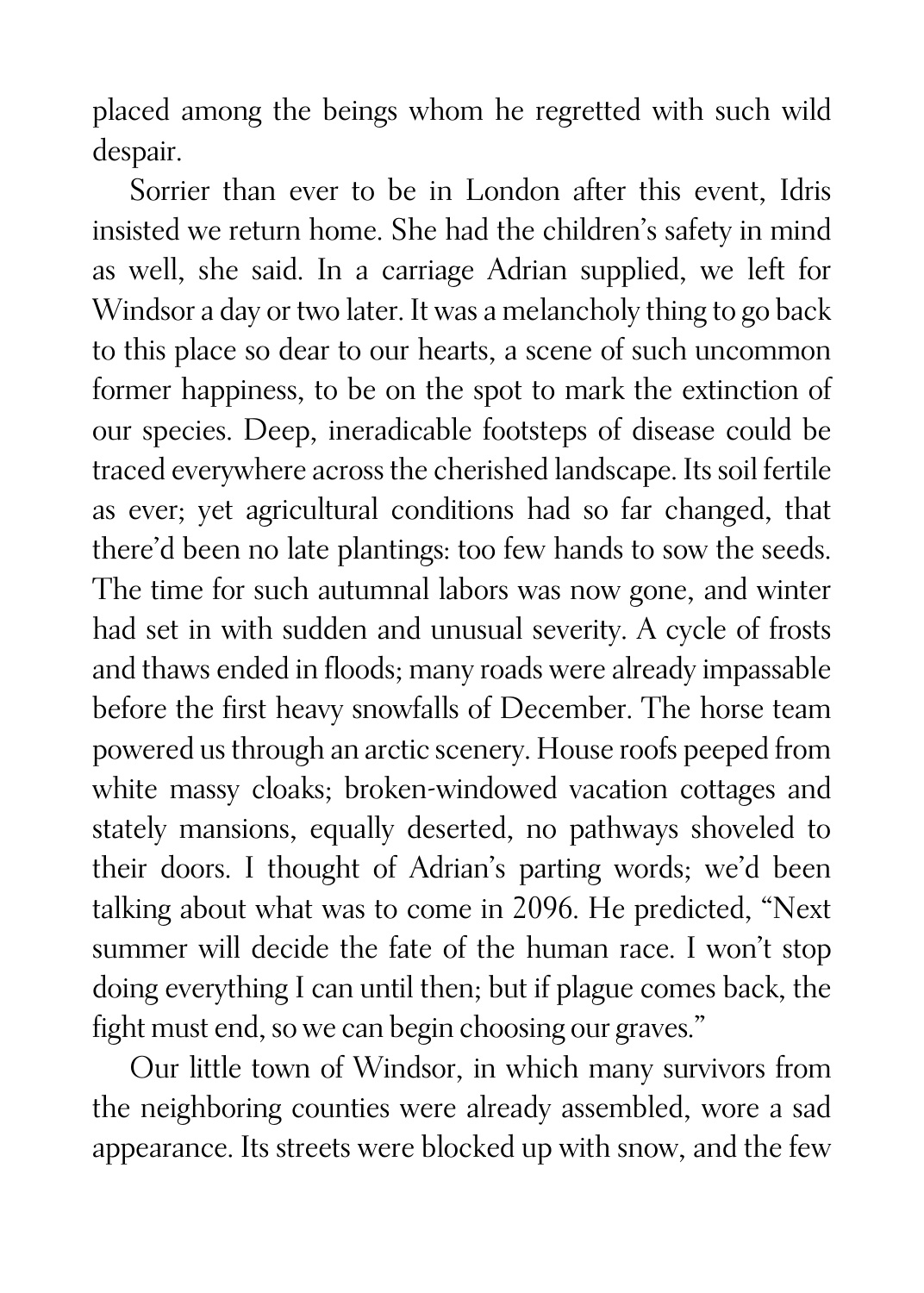people to be seen outdoors were shivering, frozen by the prevalent north-east wind of this most uncongenial winter. The altered state of society turned such an accident of nature into a source of real misery and hardship, whose escape must become the focus of all our exertions. It's true that we had sufficient stockpiles of food and all the necessities of life, more than enough to supply the wants of the diminished population; but a great deal of labor was required to arrange these, as it were, raw materials. Families formerly devoted to exalted callings and refined pursuits, accomplished, rich, blooming, young, brought care-fraught hearts to huddle and bicker in their diminished numbers over meager fires, all grown selfish and groveling. Depressed by sickness, and fearful of the future, they suffered in a world without conveniences, cleaning staff, specialists, stores. Regardless of ignorance, inaptitude, or preference for repose, hands unused to household duties must perform them, and knead the bread, and even undertake the butcher's office. Poor and rich were now equal—or rather the poor were superior, since they brought alacrity and experience to the same tasks that wore out the luxurious, humiliated the proud, and disgusted all whose minds, bent on intellectual improvement, held it their dearest privilege to be exempt from attending to mere animal needs.

But goodness and love found ways to emerge from every change. We witnessed sights made for the admirers of the human race to enjoy—acts of self-sacrificial devotion, simultaneously graceful and heroic; to behold them felt like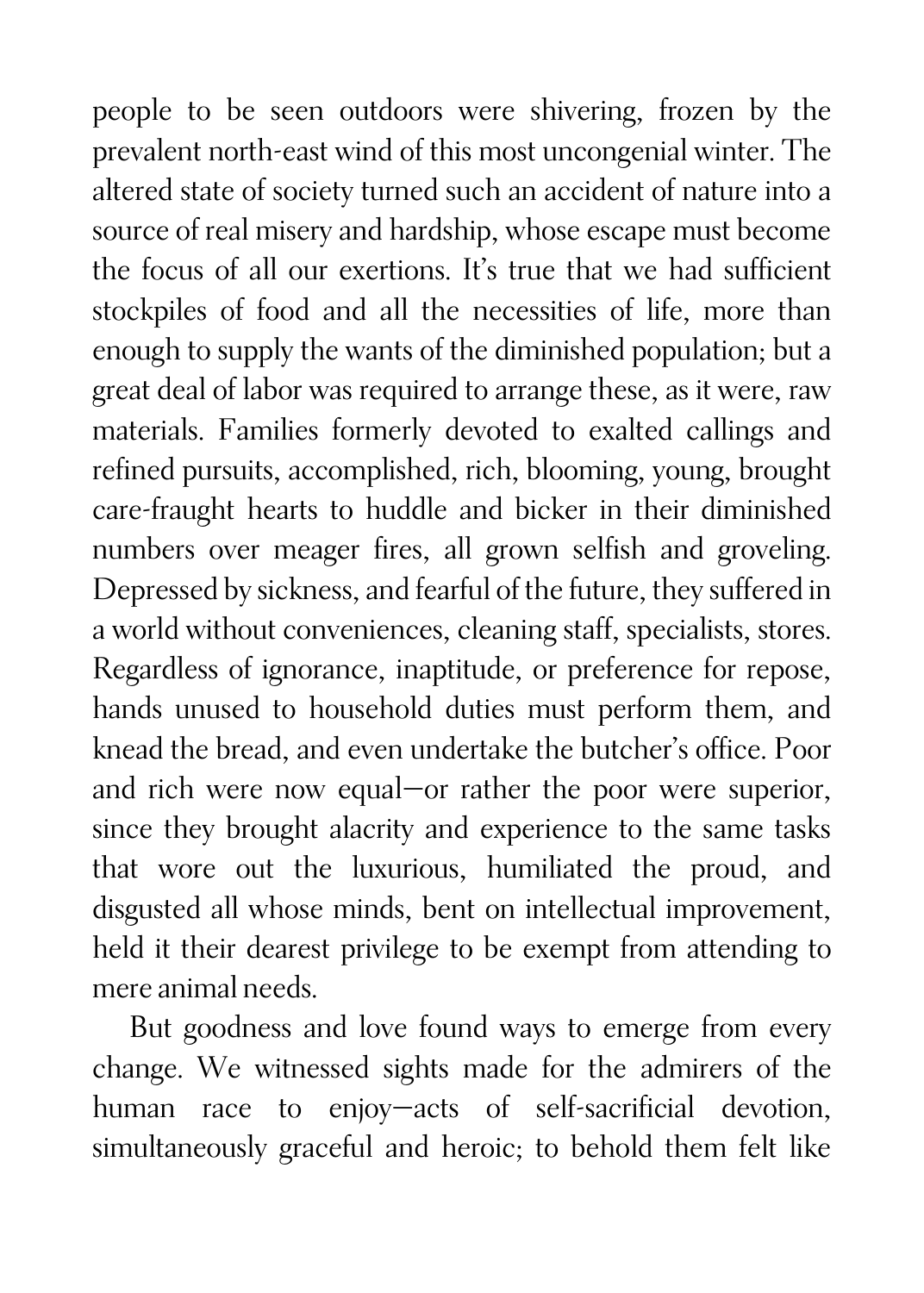being back in ancient times, amid the patriarchal modes of kinship, friendship, duty. Former young notables of the land worked as servants to their parents or weaker siblings. With amiable cheerfulness, they went to the river to break the ice and draw water; they assembled on foraging expeditions; axes in hand, they went into the woods for fuel. Then the simple and affectionate welcome upon their return—the clean hearth and bright fire—the supper ready, cooked by beloved hands gratitude for the provision for tomorrow's meal: strange enjoyments for the high-born English, yet now their sole, hardearned, and dearly prized luxuries.

For graceful submission to circumstances, innate noble humility, and the ingenious fancy to adorn acts of goodness with romantic coloring, no one surpassed our own Clara. She saw my despondency, saw Idris bent beneath aching cares. She made it her full-time employment to save us from trouble, taking on any labor, and managing to spread ease and even elegance over the Castle's altered mode of life. We still had some attendants spared by disease, and warmly attached to us. But Clara regarded their services jealously; she wanted to be Idris's sole handmaid, and sole minister to her little cousins' wants. Nothing gave her so much pleasure as our employing her in this way; she went beyond our desires, earnest, diligent, and unwearied. To adapt an old poem:

> *Clara was ready ere we called her name, And though we called another, Clara came.*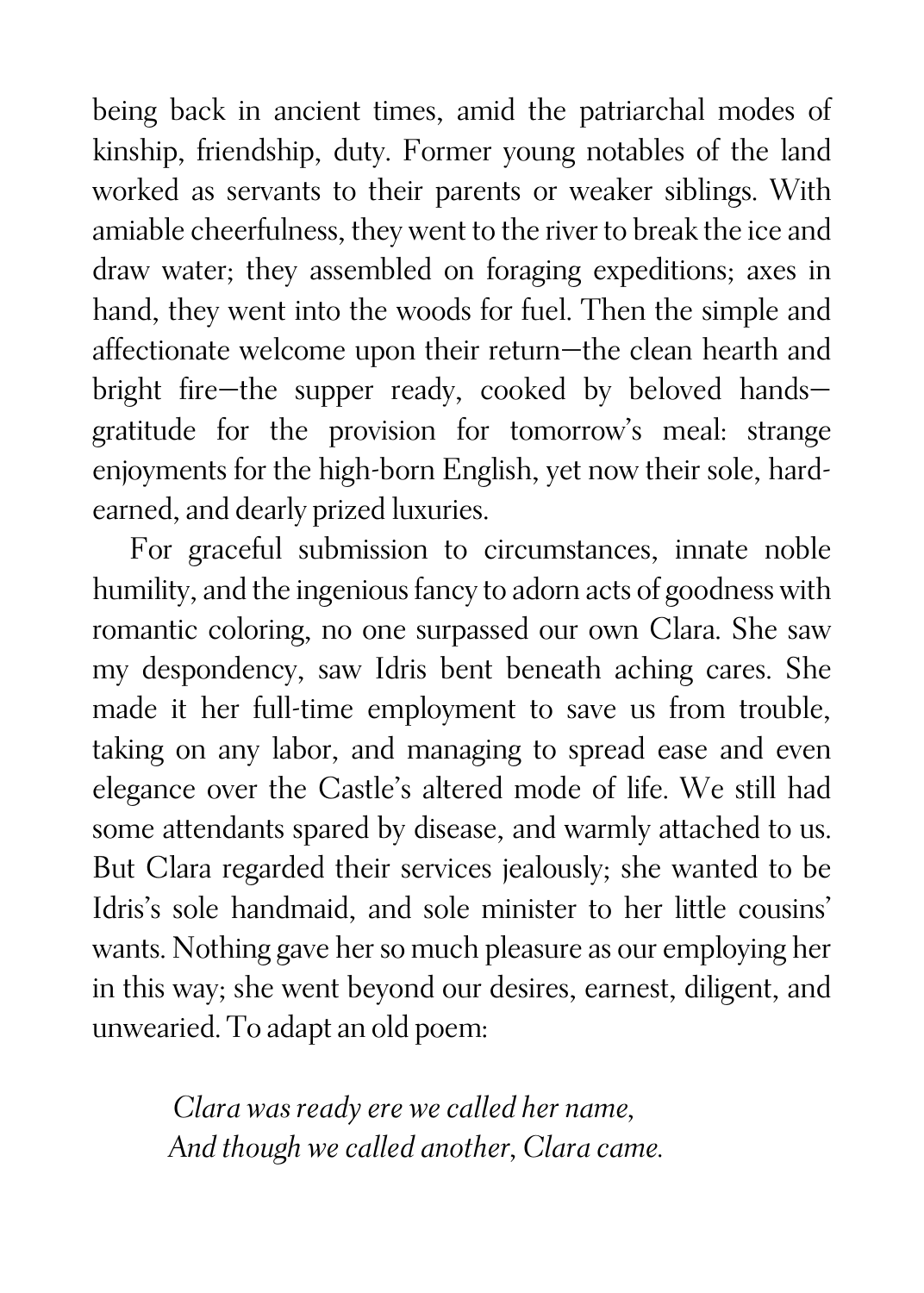I had returned to Windsor with a mission; for we were to be among Adrian's first designated population centers. Having taken on myself the guardianship of the district, I wouldn't desert it while a single inhabitant survived. My resolve was intact, but in common with many people at the time, my reserves of energy were stubbornly low. Perhaps, after the past summer's stupendous excitement, the enforced calm of winter made it doubly irksome to rise to the demands of daily toil. I can speak for myself: lack of enthusiasm had never been my failing. In a vigorous middle age, before the plague, while the earth and time preserved their monotonous courses, I'd dwelt with perpetual and lively wonder on the antique laws of each, engrossed in histories, passionate in my love of family, and like the antique peasant I so resembled, investing nature—the uplands, glades, and streams—with divine attributes. Strange, with the world rushing along an eccentric, untried path, that I should feel this spirit fade. I struggled with despondency and weariness, a choking, fog-like depression. Last year's fervor to grasp at life was missing, and over the aching pangs induced by the distresses of the times, a certain numbness was falling. The utter uselessness of even my most successful efforts to improve conditions, meant I could take no pleasure in them. Despairing, I longed to return to my old occupations, but of what use, what good were they? Reading was futile—to write, vanity indeed. Where lately had stretched a world-wide gallery for the display of dignified exploits, one vast theatre for a magnificent drama,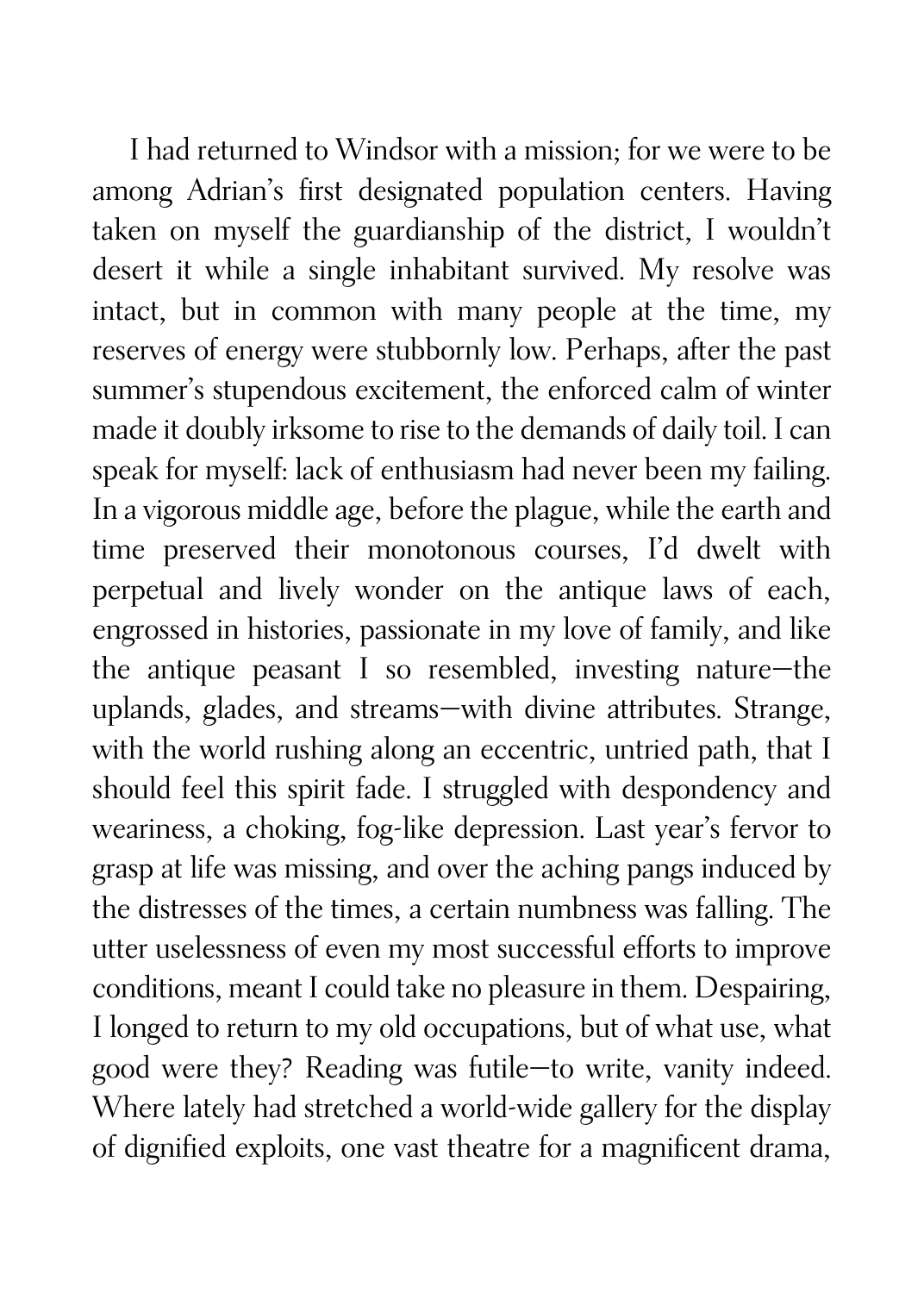the earth now showed a vacant space, an empty stage. For neither actor nor spectator was there any longer aught to say or hear.

I spent part of each day paying visits in the town of Windsor, and when the weather permitted, I was glad to ride further out and have some time to muse in solitude. Thus often, pushing my mountain bike with occasional difficulty through the narrow snow-blocked town, I crossed the bridge and passed through Eton. No youthful congregation of gallant-hearted youngsters thronged around its gates and doors; sad silence pervaded both classrooms and playgrounds. I met troops of horses, herds of cattle, flocks of sheep that wandered at will, finding food and shelter in haystacks and vacant cottages. Up a hill on a path cut through snow banks, I rode to a favorite overlook. But the view I loved, of gentle uplands and picturesque dales, with fields of waving corn, stands of stately trees, and the meandering Thames, was entirely unrecognizable. One sheet of white covered all—and I reflected bitterly, that the heart of almost every inhabitant was cold and motionless as the winter-clothed scene itself.

Once on a frosty day, driven by restless unsatisfying reflections, I rode out to a little wood not far from Salt Hill, and stopped beside a stand of elms, where a bubbling spring flowed and prattled invisibly beneath ice sheets and drifted snow. This spot had a peculiar charm for me. Adrian's favorite resort back when, needing to escape his mother's stately bondage, he'd come to sit on a ledge of rock below the spring and read some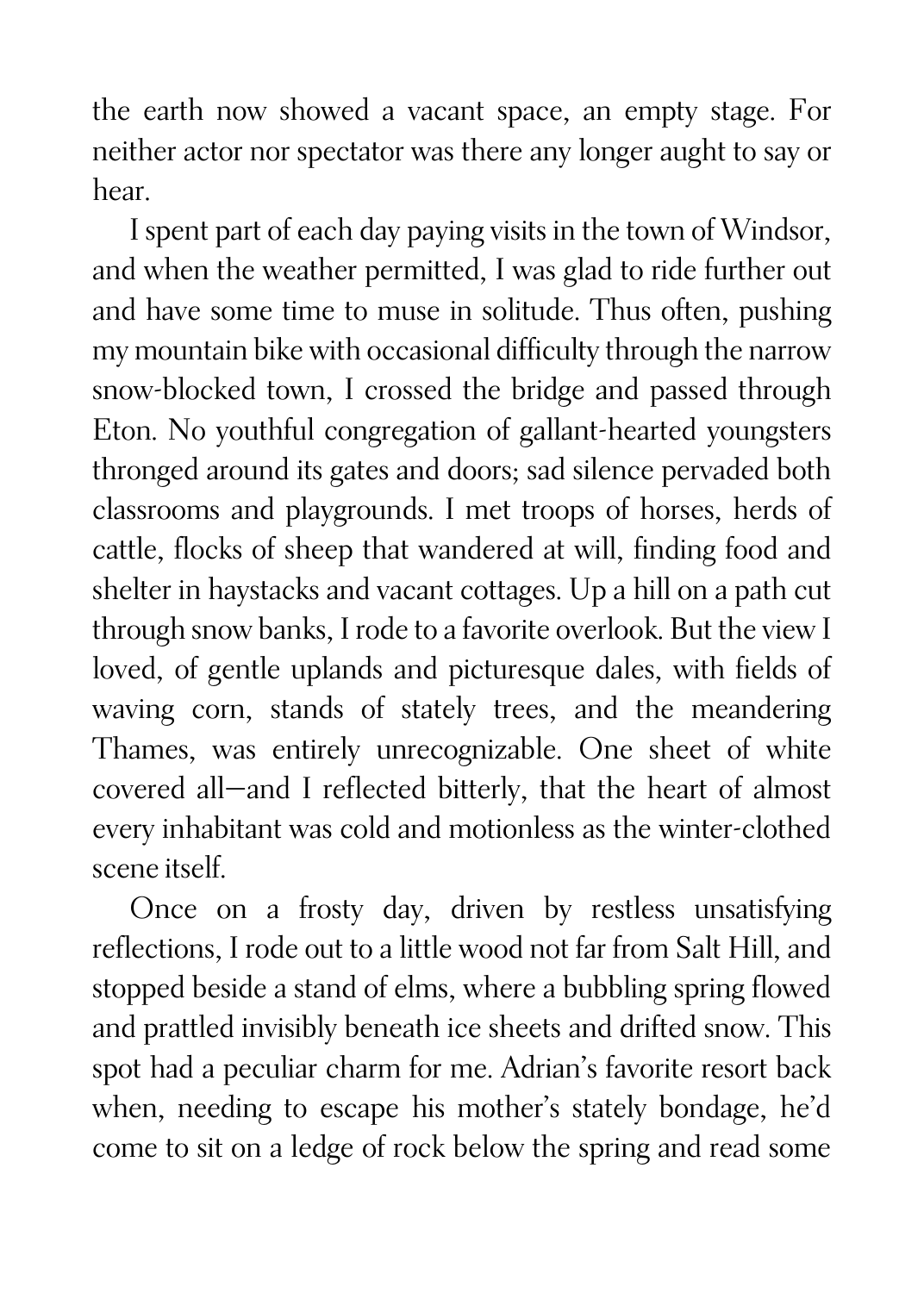beloved book, or simply muse, speculations beyond his years, on morals or metaphysics; back when a distant future was a given in such questions; the place was secluded, and he often said that his happiest boyhood hours had been spent there. Gripped by a melancholy foreboding that I'd never see it again, I set about trying to classify and memorize each tree, along with every winding of the ice-bound streamlet, every stump and irregularity of ground, that I might better call up its idea in absence.

Before my eyes, a robin red-breast dropped heavily from a branch onto an ice patch: not dead but dying, clearly. A hawk appeared in the air; sudden fear seized the little creature; it exerted its last strength, throwing itself on its back, raising its talons in impotent defense against its powerful enemy. Stepping forward, I took the robin up and placed it inside my jacket. Warmed by my body heat, fed with a few crumbs from a biscuit, by degrees it revived; its warm fluttering heart beat against my chest. I don't know why I stop to detail this trifling incident—but the scene is still before me: the birds, the brook, the ice; the leafless trees with their fantastical draperies of hoar frost; snowclad fields forming distant expanses seen in glimpses between some beech trees' silvered trunks; the low clouded sky, the drear cold, the unbroken silence—while close in my bosom, my feathered nursling lay warm, and safe, speaking its content with a light chirp. Painful reflections thronged, stirring my brain with wild commotion:

*All earth is cold and death-like as the snowy fields, and*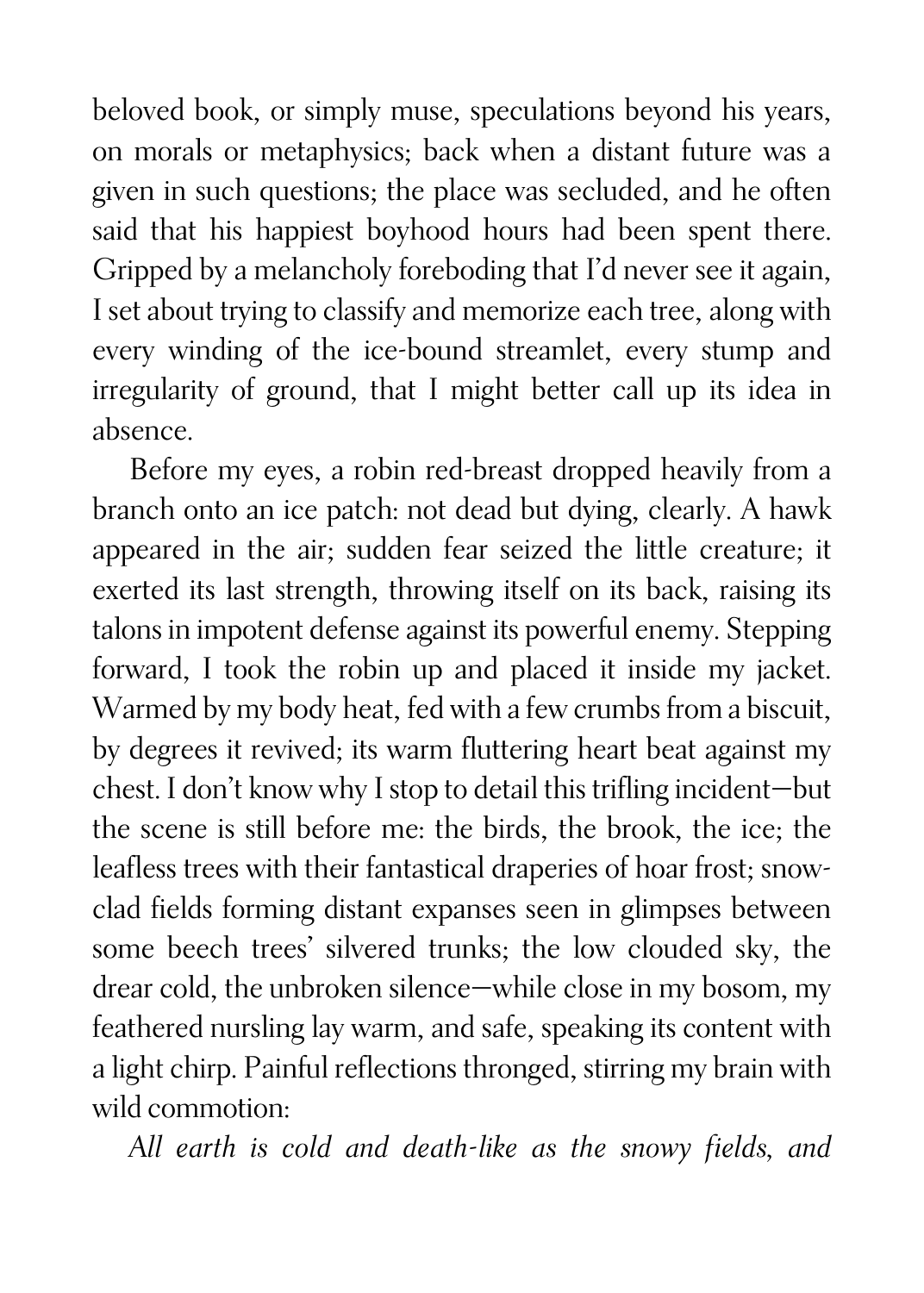*misery-stricken the life-tide of its inhabitants. Why should I oppose the avalanche of destruction that sweeps us away? Why steel my nerves and renew my wearied efforts each day—ah, why? So that my firm courage and cheerful exertions might shelter the dear mate, whom I chose in the spring of my life; though the throbbings of my heart be replete with pain, though my hopes for the future are moribund, as long as your dear head, my gentlest love, can repose in peace on that heart, and while you derive from its fostering care, any comfort and hope, my struggles shall not cease, and I will not call myself altogether vanquished.*

Some weeks later, I walked in Windsor forest with my family, one of those lovely February days whose barrenness could be forgotten, in its natural beauty. The deer were turning up the snow in search of hidden grass; the white was made intensely dazzling by the sun's unseasonable show of genial power. Leafless branches spread the intricate traceries of delicate seaweed against an azure sky, while the naked trees trunks reared up like columns in a vast, labyrinthine temple. It was impossible not to receive pleasure from the sight of these things. The children, freed from too long indoors, bounded before us like spaniels, chasing the deer, rousing pheasants and partridges from their coverts. As we walked, Idris leant on my arm, smiling: her sadness had yielded to the moment's enjoyment.

All at once, I seemed to wake up. As if it were a heavy blanket, I cast off the clinging sloth of the past months. Earth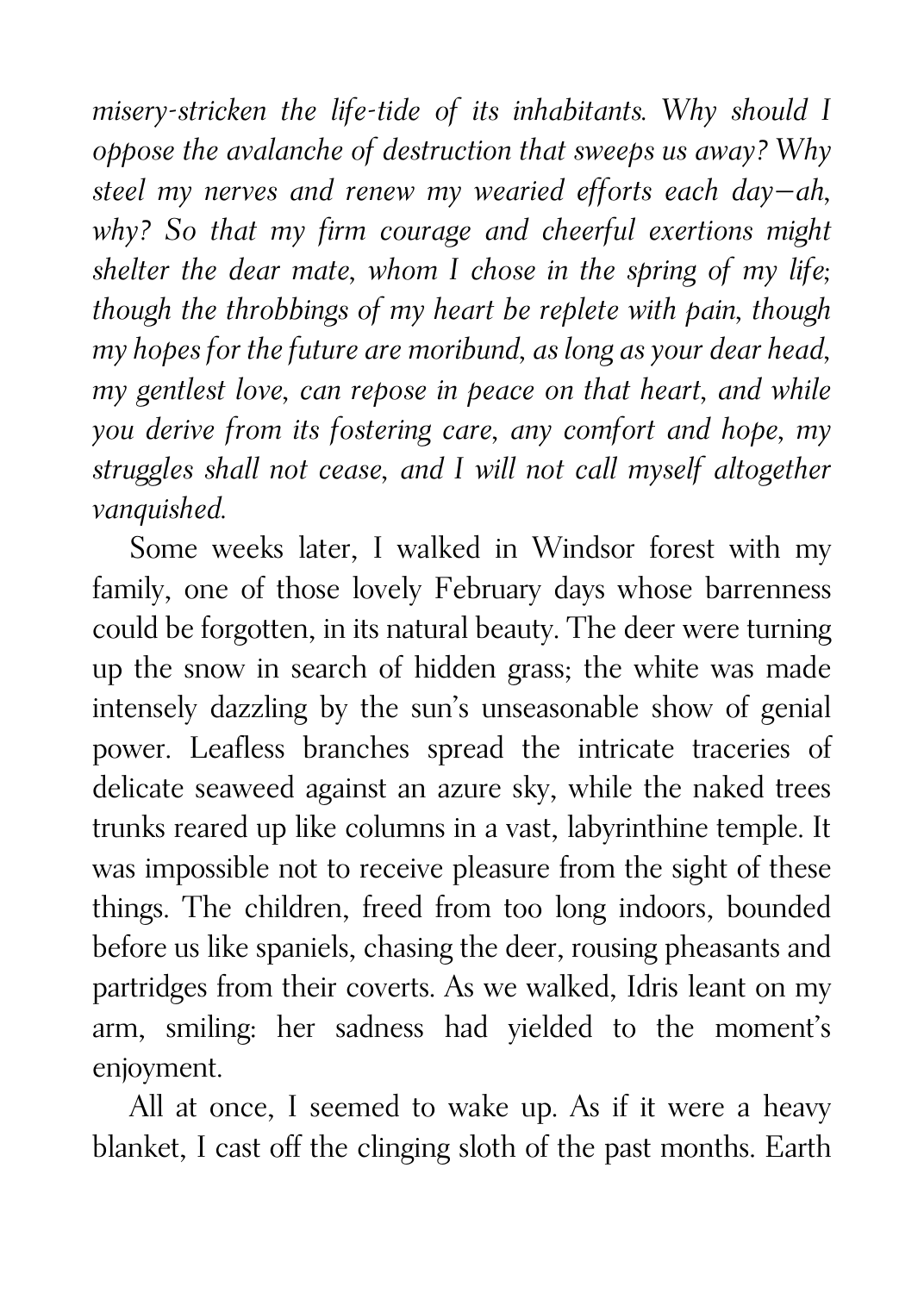had a new appearance, and my view of the future was suddenly crystal clear. I gave a cry.

"What is it, dear?"

"Idris," I told her, "we're too far north!"

She frowned. "You think Dorset would be any better?"

"I think the Continent would be better," I said. "Look at our gloomy winter life here—our sordid cares—our menial labors. This northern country is no place for a falling population. When Homo sapiens were few, it wasn't here they came—they couldn't have covered the globe with offspring if they had. We need to seek some natural Paradise, some garden of the world, where our simple wants can be easily supplied. For the associations, social pleasures and culture we lose here, the enjoyment of a delicious climate will compensate. If we survive this coming summer, I won't spend next winter in England—nor will any of us."

Still Idris frowned. I heard the question she didn't voice. Would we, any of us, survive the coming summer? As often before, I had the feeling of being chained to a runaway carriage. Our fate was completely out of our control. We could no longer choose what to do or leave undone. A mightier, inhuman power was here to destroy our plans, or demand the work we avoided.

One thing was for sure. To count upon another winter would be madness. This was our last. Our future prospects stretched through the summer to come, and no further; there, instead of more road to travel, lay a yawning gulph into which we must, and would, fall. Humanity's last blessing had been